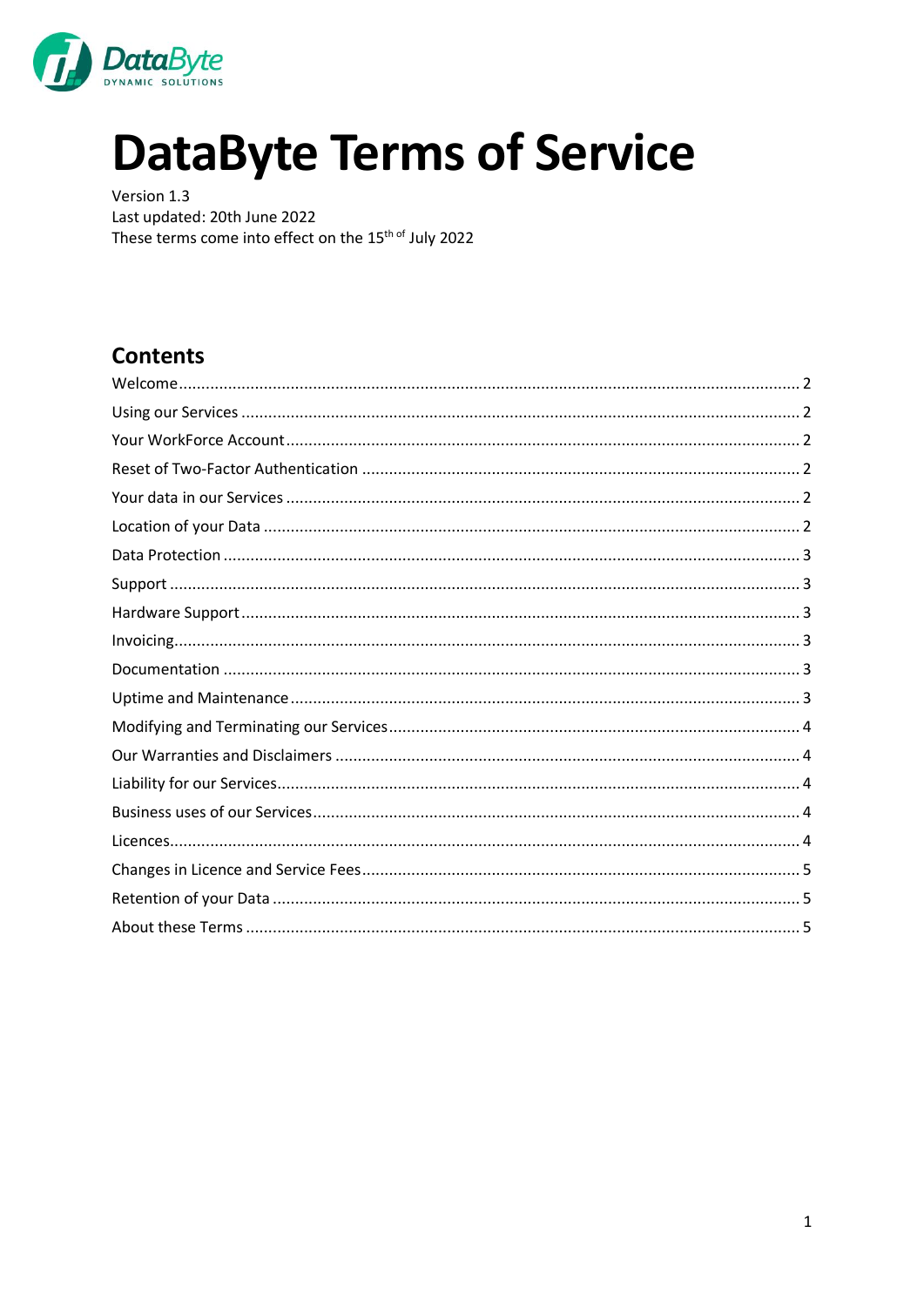

#### <span id="page-1-0"></span>**Welcome**

Thanks for using our products and services. The services are provided by DataByte Ltd (DataByte), located at Level 1, Ewropa Business Centre, Birkirkara, BKR9034, Malta.

By using our Services, you are agreeing to these terms. Please read them carefully.

## <span id="page-1-1"></span>**Using our Services**

You must follow any policies made available to you within the Services.

Do not misuse our Services. For example, do not interfere with our Services or try to access them using a method other than the interface and the instructions that we provide. You may use our Services only as permitted by law. We may suspend or stop providing our Services to you if you do not comply with our terms or policies or if we are investigating suspected misconduct.

Using our Services does not give you the right to any intellectual property or source code used in our Services.

In connection with your use of the Services, we may send you service announcements, administrative messages, and other information.

Some of our Services are available on mobile devices. Do not use such Services in a way that distracts you and prevents you from obeying traffic or safety laws.

#### <span id="page-1-2"></span>**Your WorkForce Account**

You will need a WorkForce Account to use our Services. You may create your own Workforce Account, or your WorkForce Account may be assigned to you by an administrator, such as your employer. If you are using a WorkForce Account assigned to you by an administrator, your administrator may be able to access or disable your account.

To protect your WorkForce Account, keep your password confidential. You are responsible for the activity that happens on or through your WorkForce Account. Try not to reuse your WorkForce Account password on third-party applications. If you learn of any unauthorized use of your password or DataByte Account, please advise your administrator and change your password immediately. You can use the built-in two factor authentication features to further protect your account.

#### <span id="page-1-3"></span>**Reset of Two-Factor Authentication**

There may be cases where a user has lost or changed their smartphone and need their two-factor authentication code reset. As a matter of policy, DataByte will never reset anyone's 2FA token unless we receive a formal request in witing by the legal representative of the company as registered with the Malta Business registry.

#### <span id="page-1-4"></span>**Your data in our Services**

Our Services allow you to upload, submit, store, send or receive content and data. You retain ownership and responsibility of the data that you upload to our Services. This responsibility includes the regular download and backup of data from our systems for protection and safe keeping.

DataByte does not share your data with third parties and is in full compliance with GDPR legislation.

## <span id="page-1-5"></span>**Location of your Data**

Unless expressly stated elsewhere, all data in our cloud applications is stored in European data centres.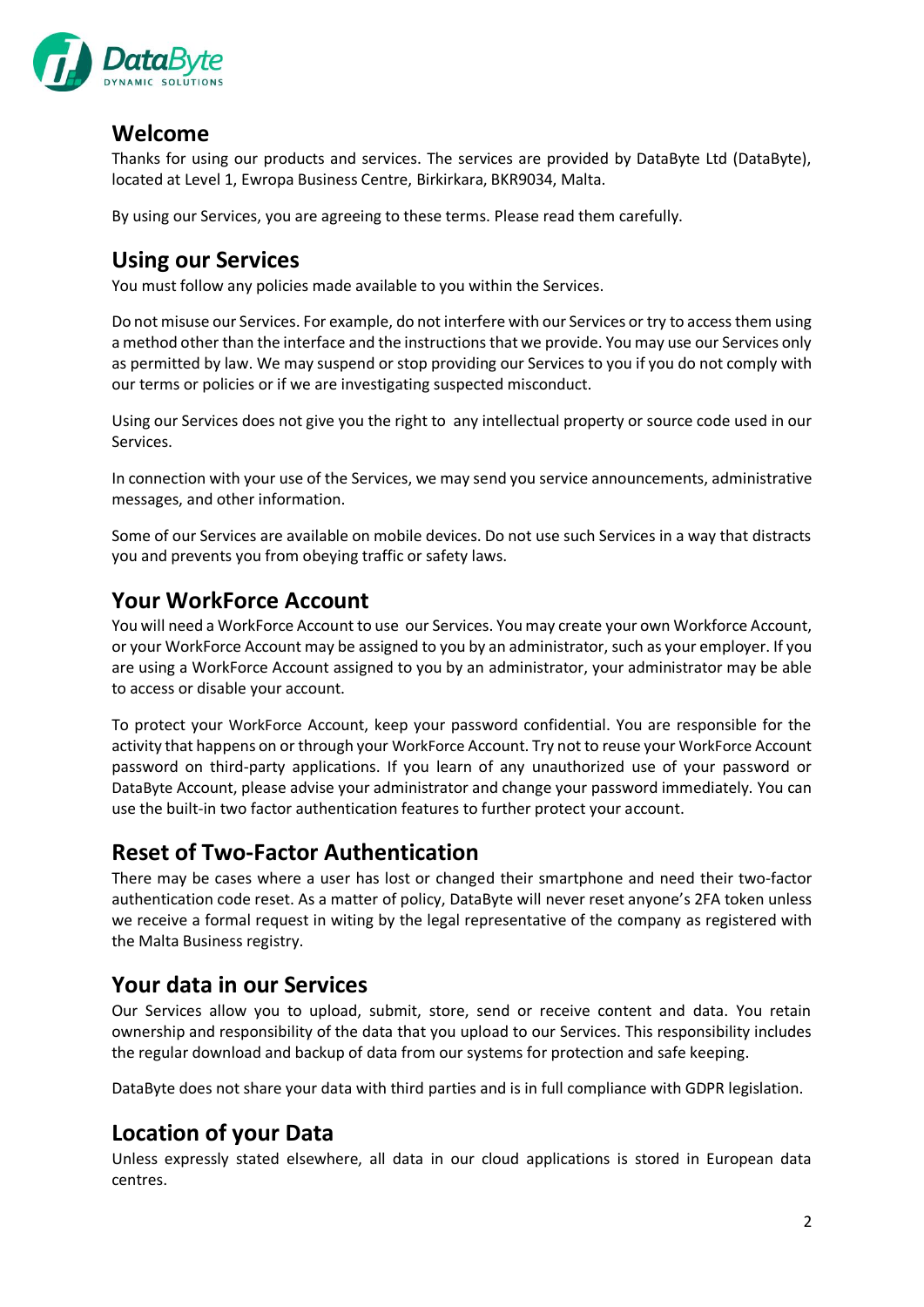

#### <span id="page-2-0"></span>**Data Protection**

For the purposes of the General Data Protection Regulation, it is understood that DataByte is a processor of your data to be able to provide you with cloud software services and support. Please contact us for a separate Data Processor Agreement as may be required.

## <span id="page-2-1"></span>**Support**

To help you out when you encounter a problem while using our software, we provide a Support Help Desk to our clients during office hours. Support is to be requested online through our support ticketing system. Support is charged on pay-per-use basis and is not included with licence fees.

Support services are provided against support credits which can be purchased through the system in the same manner that licences are purchased. Support credits do not expire and can be used for migrations, implementation, training, and operational support. Once a support case is closed, the equivalent number of credits are deducted from your account depending on the service provided and the times required.

In addition, we also offer ad-hoc pay per use support which is billed after the support case is closed. This type of support costs a bit more than support credits.

#### <span id="page-2-2"></span>**Hardware Support**

Since part of our software necessitates the use of specialised hardware components, DataByte will strive to support all such hardware related issues if the source of the support request lies entirely within the hardware provided by DataByte. During the support of such hardware related issues, DataByte may identify the cause of the problem to lie outside of the hardware remit and may suggest practical solutions (e.g., an issue with the network). It is however the responsibility of the client's appointed IT personnel to take care of with the necessary support for the specific issue.

#### <span id="page-2-3"></span>**Invoicing**

DataByte will issue an invoice for all services deemed chargeable during the month that has just elapsed. The invoice will typically indicate as a line item the description of the service rendered to the client and the date on which it was executed. DataByte will not provide any internally generated supporting documentation that supports the issue of the fee charged. Clients can however request clarifications on fees charged within 30 days of receipt of the support invoice.

Invoices are added to your customer account and must be settled before you purchase new services from us. To make this process easier, previous balances are added to your current purchase when purchasing our services online.

Pending invoices can be seen from withing the system for easy reference.

#### <span id="page-2-4"></span>**Documentation**

DataByte provides a comprehensive and updated set of documentation for free to all clients. In most cases this documentation covers all aspects of the system operations together with "frequently asked questions" that are asked. Before contacting DataByte support, we strongly urge you to check the documentation and the FAQs to avoid being charged for support.

#### <span id="page-2-5"></span>**Uptime and Maintenance**

DataByte does its best to always keep its Services constantly online and available to you. However, this is balanced by the fact that we depend on third-party infrastructure providers for its uptime. We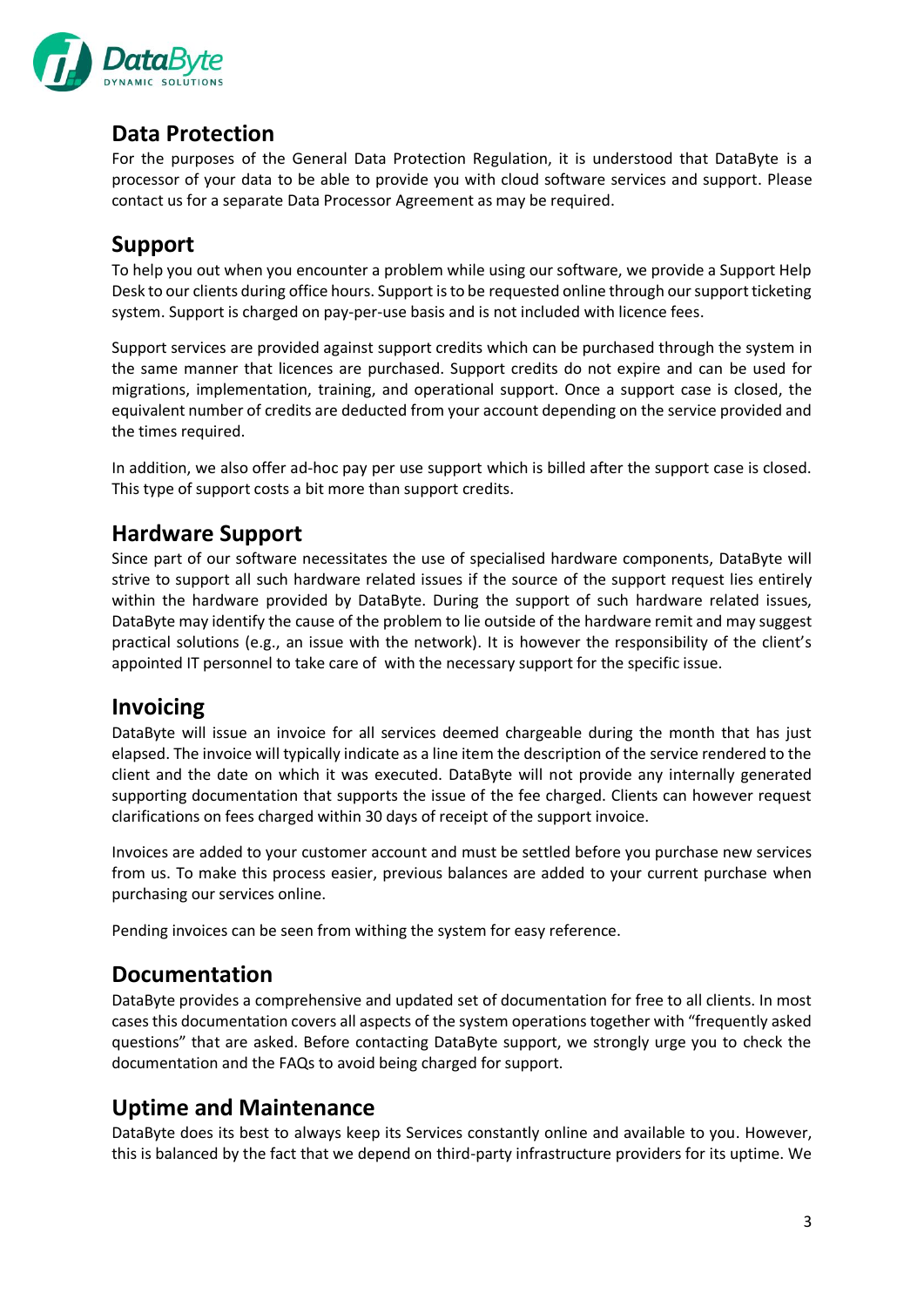

also very regularly deploy new updates, new features and bug-fixes that may slow down or render our Services unavailable to you for a few minutes every now and then.

DataByte will announce any major planned downtime with enough advance notice so as not to disrupt you.

## <span id="page-3-0"></span>**Modifying and Terminating our Services**

We are constantly changing and improving our Services. We may add or remove functionalities or features, and we may suspend or stop a Service altogether.

You can stop using our Services at any time, although we will be sorry to see you go. If you decide to stop using our services before the end of a licence term, we do not issue refunds for the unused part of the licence you have purchased.

There may be cases where DataByte may stop providing Services to you or change the nature, limit, or method of delivery of our Services or licences at any time. In the case of service termination, you will be given at least 30 days' notice and any unused portion of your licence will be refunded to you.

We believe that you own your data and preserving your access to such data is important. If we discontinue a Service, where possible, we will give you reasonable advance notice and the necessary time required to get your information out of that Service.

#### <span id="page-3-1"></span>**Our Warranties and Disclaimers**

We provide our Services using a commercially reasonable level of skill and care and we hope that you will benefit from using them. But there are certain things that we do not promise about our Services.

Other than, as expressly set out in these terms or additional terms, neither DataByte nor its suppliers or distributors make any specific promises about the services. Some jurisdictions provide for certain warranties, like the implied warranty of merchantability, fitness for a particular purpose and noninfringement. To the extent permitted by law, we exclude all warranties.

#### <span id="page-3-2"></span>**Liability for our Services**

When permitted by law, DataByte, and DataByte's suppliers and distributors, will not be responsible for lost profits, revenues, or data, financial losses or indirect, special, consequential, exemplary, or punitive damages. To the extent permitted by law, the total liability of DataByte, and its suppliers and Distributors, for any claims under these terms, including for any implied warranties, is limited to the amount you paid us to use the services for the current licence term.

In all cases, DataByte, and its suppliers and distributors, will not be liable for any loss or damage that is not foreseeable.

#### <span id="page-3-3"></span>**Business uses of our Services**

If you are using our Services on behalf of a business, that business accepts these terms. It will hold harmless and indemnify DataByte and its affiliates, officers, agents, and employees from any claim, suit or action arising from or related to the use of the Services or violation of these terms, including any liability or expense arising from claims, losses, damages, suits, judgments, litigation costs and legal fees.

#### <span id="page-3-4"></span>**Licences**

Every product we provide to you comes with a specific licence. The licence will determine the extent of the service and the duration for which the service will be provided. Licences are paid for each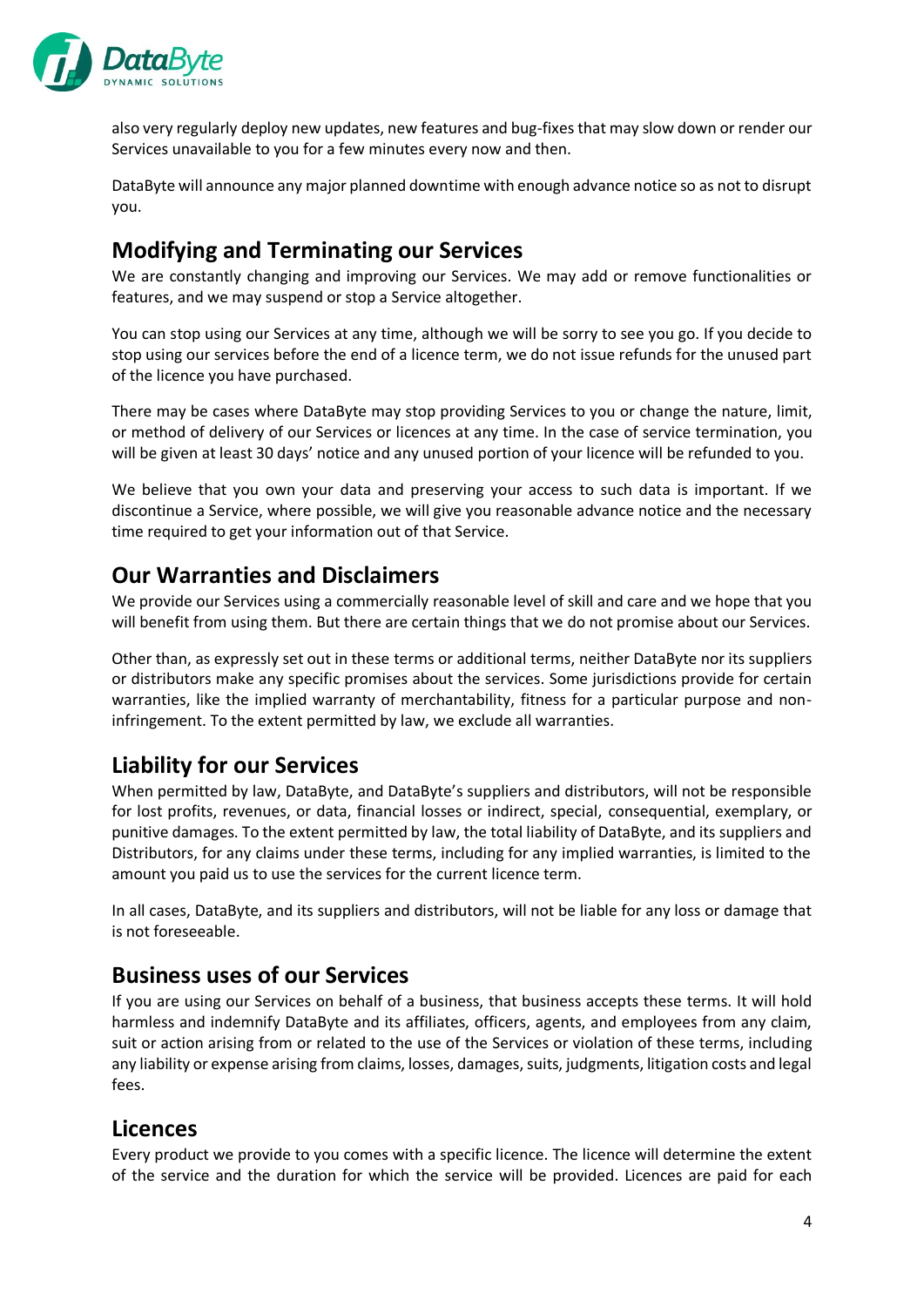

module in advance for a user defined period. Licences are be paid online directly through the system. The internal core system of the software license automatically halts the use of such license if this is not paid for by 30 days from the issue of the license. Suitable warnings are displayed to users throughout system use for clients who are not in order with license fee payments.

When a licence is purchased online, the customer decides on the number of employees and the duration of the licence. Due to DataByte's own costs and costs imposed by third parties, an additional administrative fee applies for transactions below a minimum amount. The same additional administrative fee applies whenever licences are not purchased online and added manually to the system by our support staff.

#### <span id="page-4-0"></span>**Changes in Licence and Service Fees**

DataByte may revise the cost of licences and services from time to time. When a change in pricing occurs, a notice will be posted for all system administrators to see within the system at least 15 days prior to the change taking effect. Any price changes will not affect the validity of licences that have already been purchased prior to the change taking place.

## <span id="page-4-1"></span>**Retention of your Data**

Our right to process your data on our systems exists because you have an active licence with us to use our software services. Once a licence for a service has expired or is unpaid and not renewed within 30 days, the data related to that license will be marked for deletion. You will have the opportunity to make a backup of your data within a certain timeframe, after which your data on the system will be deleted permanently. Once the data has been deleted, it will not be able to be retrieved, even if a new licence is purchased.

You also have the option to pay a special retention licence to retain your data on our system.

It is your responsibility to ensure that you have a copy of your data after your licence has expired. DataByte accepts no liability in the case that data has been deleted from an account because of an expired or unpaid licence.

## <span id="page-4-2"></span>**About these Terms**

We may modify these terms or any additional terms that apply to a Service to, for example, reflect changes to the law or changes to our Services. You should look at the terms regularly. We will always post notice of modifications to these terms on the system.

Changes will not apply retroactively and will become effective no sooner than fourteen days after the new terms of service are published. However, changes addressing new functions for a Service or changes made for legal reasons may be effective immediately. If you do not agree to the modified terms for a Service, you should discontinue your use of that Service.

If there is a conflict between these terms and the additional terms, the additional terms will supersede this document for that conflict.

These terms control the relationship between DataByte and you. They do not create any third-party beneficiary rights.

If you do not comply with these terms, and we do not act right away, this does not mean that we are giving up any rights that we may have (such as acting in the future).

If it turns out that a particular term is not enforceable, this will not affect any other terms.